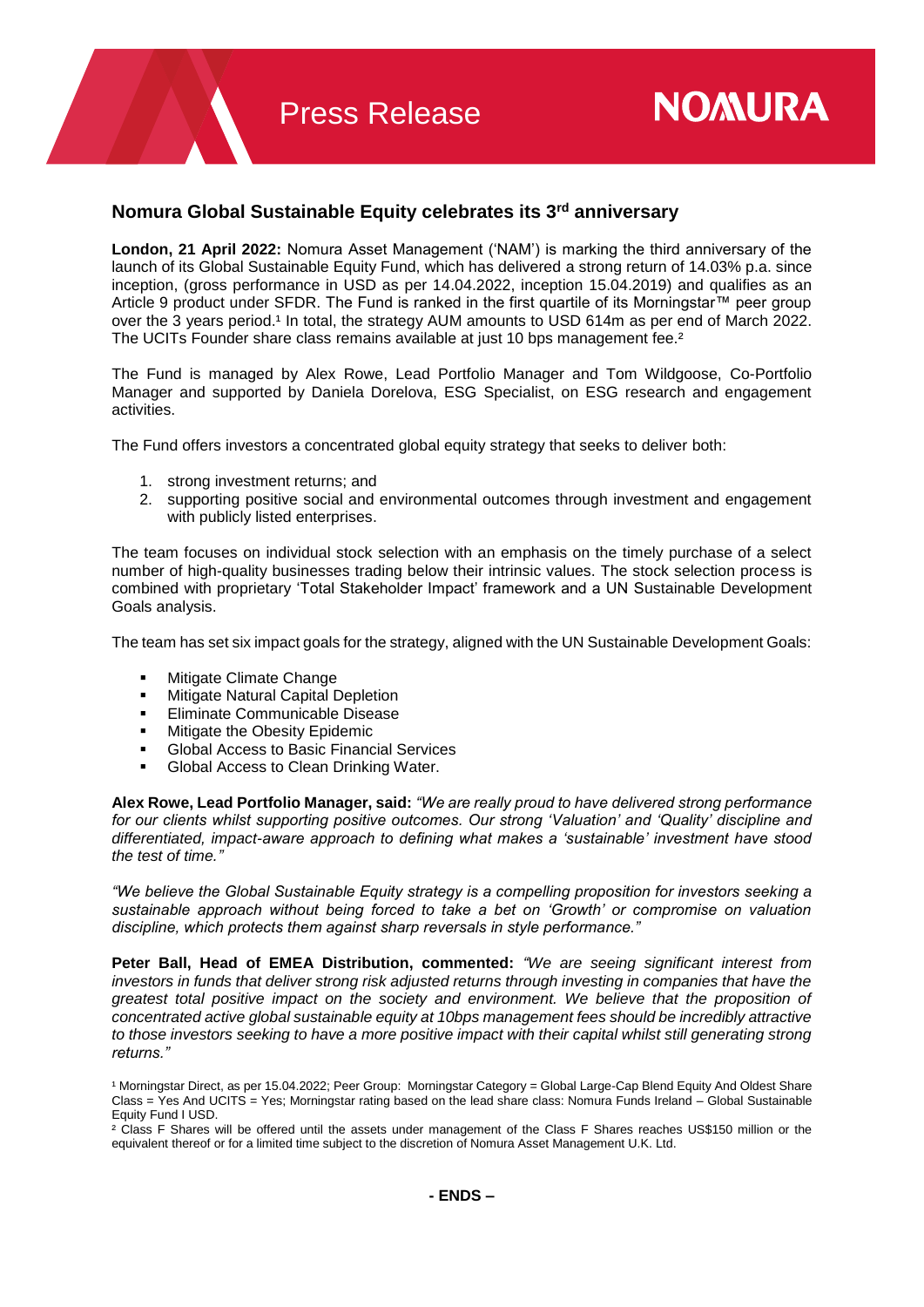# **Notes to Editors:**

Nomura Funds Ireland – Global Sustainable Equity Fund, I USD Performance net of fees, as per 31.03.2022, in USD

|                              | Nomura Funds Ireland -<br>Global Sustainable<br>Equity Fund (I USD) | <b>MSCI AC World Index</b> | Outperformance |
|------------------------------|---------------------------------------------------------------------|----------------------------|----------------|
| 1 Month                      | 3.69%                                                               | 2.17%                      | 1.52%          |
| YTD                          | $-5.42%$                                                            | $-5.36%$                   | $-0.06%$       |
| 31.03.2021 - 31.03.2022      | 8.22%                                                               | 7.28%                      | 0.94%          |
| 31.03.2020 - 31.03.2021      | 43.14%                                                              | 54.60%                     | $-11.46%$      |
| Since Inception (15.04.2019) | 47.71%                                                              | 43.39%                     | 4.31%          |

## **Lead Portfolio Manager**

Alex Rowe has been with NAM UK since 2014. He has over 10 years of experience as a professional equity investor and has specialised in sustainable and responsible investment since early 2016. Alex has primary responsibility for day to management of the fund and final decision-making authority. He holds a Masters of Chemistry (University of Oxford, First Class), and is a CFA Charterholder. Alex is an alumnus of the Oxford University Saïd Business School Impact Investing executive program.

### **Co-Portfolio Manager**

Tom Wildgoose, also Head of Global Equity Investment at NAM UK, has been with the firm since 2007. He became Head of Research in 2011 and then Head of Global Equities in 2014. Tom has been an equity investor for 21 years and is the co-manager of the Nomura Global High Conviction Fund. Tom holds a Masters of Engineering (University of Durham, First Class), a Masters in Computing (Imperial College, London), is a CFA Charterholder as well as being an exam qualified management accountant.

# **Global Equity ESG Specialist**

Daniela Dorelova is the UK Global Equity Team's ESG Specialist, supporting all ESG research and engagement activity carried out by the team. She has responsibility for the team's Responsible Investment reporting, alongside her role leading a number of collaborative engagements for the firm and covering the Utilities sector. Daniela sits on the Global Equity Responsible Investment Committee and chairs NAM UK's ESG Working Committee.

The team seeks to engage with companies when there are ESG 'issues' and/or areas in which they feel the company could improve its impact on the total stakeholder group, and actively engage with those companies in which it is felt that stakeholder objectives are not being fully met. Where appropriate, they may consider and partake in joint action with other institutional investors and companies.

### **For further information, please contact:**

| <b>Name</b>                                           | Company  | Telephone                                                                                  |  |
|-------------------------------------------------------|----------|--------------------------------------------------------------------------------------------|--|
| Fiona Harris /<br>Andreea Caraveteanu /<br>Danae Quek | Quill PR | +44 (0) 20 7466 5059<br>fiona@quillpr.com<br>$and \nreca@quillpr.com$<br>danae@quillpr.com |  |